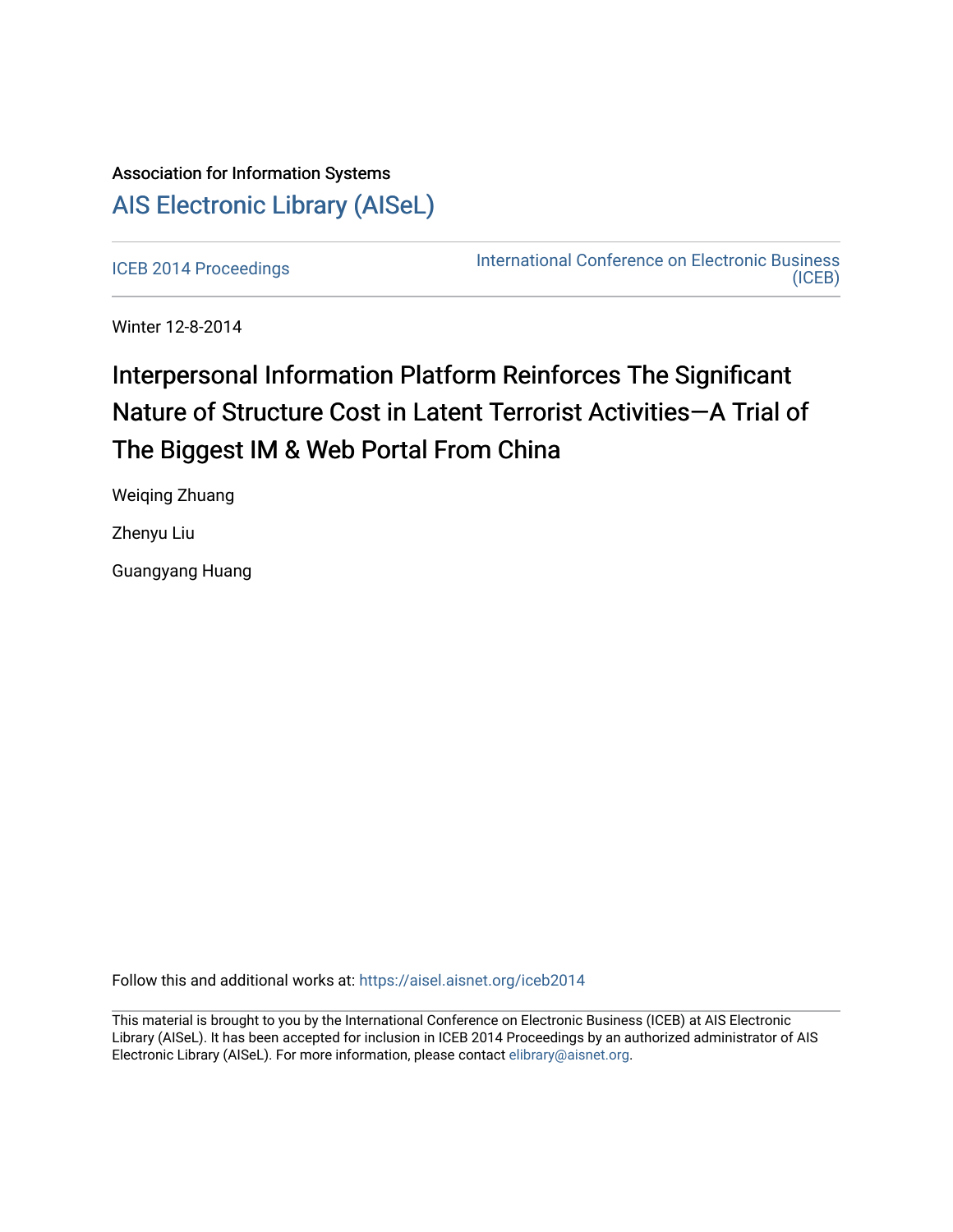## **INTERPERSONAL INFORMATION PLATFORM REINFORCES THE SIGNIFICANT NATURE OF STRUCTURE COST IN LATENT TERRORIST ACTIVITIES—A TRIAL OF THE BIGGEST IM & WEB PORTAL FROM CHINA**

Weiqing Zhuang, Fujian University of Technology, China, Zhenyu Liu, Xiamen University, China, Guangyang Huang, Fujian University of Technology, China,

#### **ABSTRACT**

This paper empirically examines a state to emerge objectively a "structure" characteristic in communicating with each latent terrorist on an Interpersonal Information Platform (IIP), and examines what factors lead to the "structure" characteristic intensified, drawing on two tests that guides the phenomenon of "structure" characteristic in disseminating and sharing of terrorism information through IIP of QQ group and NETEASE web portal from China. The interesting research results are informed of the administering authority could optimize the structure cost and value of posting to adjust the structure characteristic and behavior of posting in order to keep within limits in latent terrorist activities.

*Keywords*: Interpersonal information platform, structure cost, terrorism information dissemination.

#### **LITERATURE REVIEW**

The past literature on terrorist activity primarily focuses on what characteristics of society and economy would make people likely targets for terrorist acts [1]. Keohane and Zeckhauser [2] define four mechanisms by which a government may combat terrorism: reducing the stock of terrorists, limiting the flow of resources to terrorists, taking averting actions, and taking ameliorating steps, and further Edieal J. Pinker [3] focus on two defensive measures—deployment of physical resources, an example of an averting action, and issuance of warnings, an example of amelioration. However, In the digital world of today, information technology greatly promotes interpersonal communication, including message to deliver, life or job's plan to share, individual experience and beauty moment to say, and so on, the most frightening thing is IT also to be used successfully by terrorist. It is widely recognized that terrorists, like transnational groups that organize in networks composed of smaller groups called cells, communicate frequently by web-based channels [4]. And it is both popular for terrorists and counter-terrorists to adept at using the internet social network to spread their ideas.

Anson Yuanxi Liang et al. [5] describes a framework of intelligent environment with smart-active objects for crowd simulation to analyze group behavior and evacuation safety under terrorist circumstance. Counter-Terror Social Network Analysis and Intent Recognition (CT-SNAIR) work focuses on development of automated techniques and tools for detection and tracking of dynamically-changing terrorist networks as well as recognition of capability and potential intent [6]. In the period 2000-2010, the Global Terrorism Database(GTD) comprised 28200 terrorist incidents, more than 115000 facilities being affected [7]. And Athakorn Kengpol et al. [7] presents main effects like terrorist population and distribution(distance and time interval of incidents), and factors just as successful rate of attack, security rating, political factor, threat policy, sociological, target  $\&$ location, urban environment, attack proposal, victims and time on terrorist behavior. Urs E. Gattiker & Helen Kelley utilized the theory of moral development to determine whether users develop a moralizing or a permissive stance regarding ethical dilemmas involving computer technology (i.e., computer viruses, distribution of a violent, sexual, and racial game, and encryption) and helped to further reduce risks and vulnerabilities of systems by identifying computer actions deemed ethically acceptable by users [8]. D. Keep et al. [9] present an approach to the modelling of human interaction in complex environments and its application to a security related scenario. To inspect the structure character of terrorist network, Jared P. Keller et al.[10] point out the structure and capabilities of a terrorist network and take a structural perspective to the challenge of addressing terrorist networks and show how various strategies impact the structure of the network in terms of its resiliency and capacity to carry out future attacks. The "six-element" analysis method for terrorist activities is proposed from the perspective of the"multiple relationships" among people, organizations, time, locations, methods and events, with a case study of "East Turkistan" terrorist activities.[11] Guillaume Roels and Xuanming Su [12] study how social planners can manipulate reference points and reference groups to make full use of social comparison effects, and conclude that the optimal reference structure depends critically on the mode of social comparison effect at our recommendations.

The rest of the paper is organized as follows. Section 2 provides three experimental phenomenon of "structure" characteristic in disseminating and sharing of terrorism information through Interpersonal Information Platform (IIP). Section 3 discusses our research methodology, for measuring the impact on structure characteristic and analyzing the structure mechanism. Section 4 presents a numerical study, which explores the impact of the various variables on the performance of structure cost reflected in doing some latent terrorist businesses on IIP. Section 5 discusses the implications of this research for theory and practice. Section 6 concludes the paper with a discussion of possible extensions.

**Introduction**

#### **EXPERIMENT PHENOMENON**

Summarizing these literatures, this research defines Marshall Van Alstyne and Erik Brynjolfsson's (2005)<sup>[13]</sup> so-called

*The Fourteenth International Conference on Electronic Business &*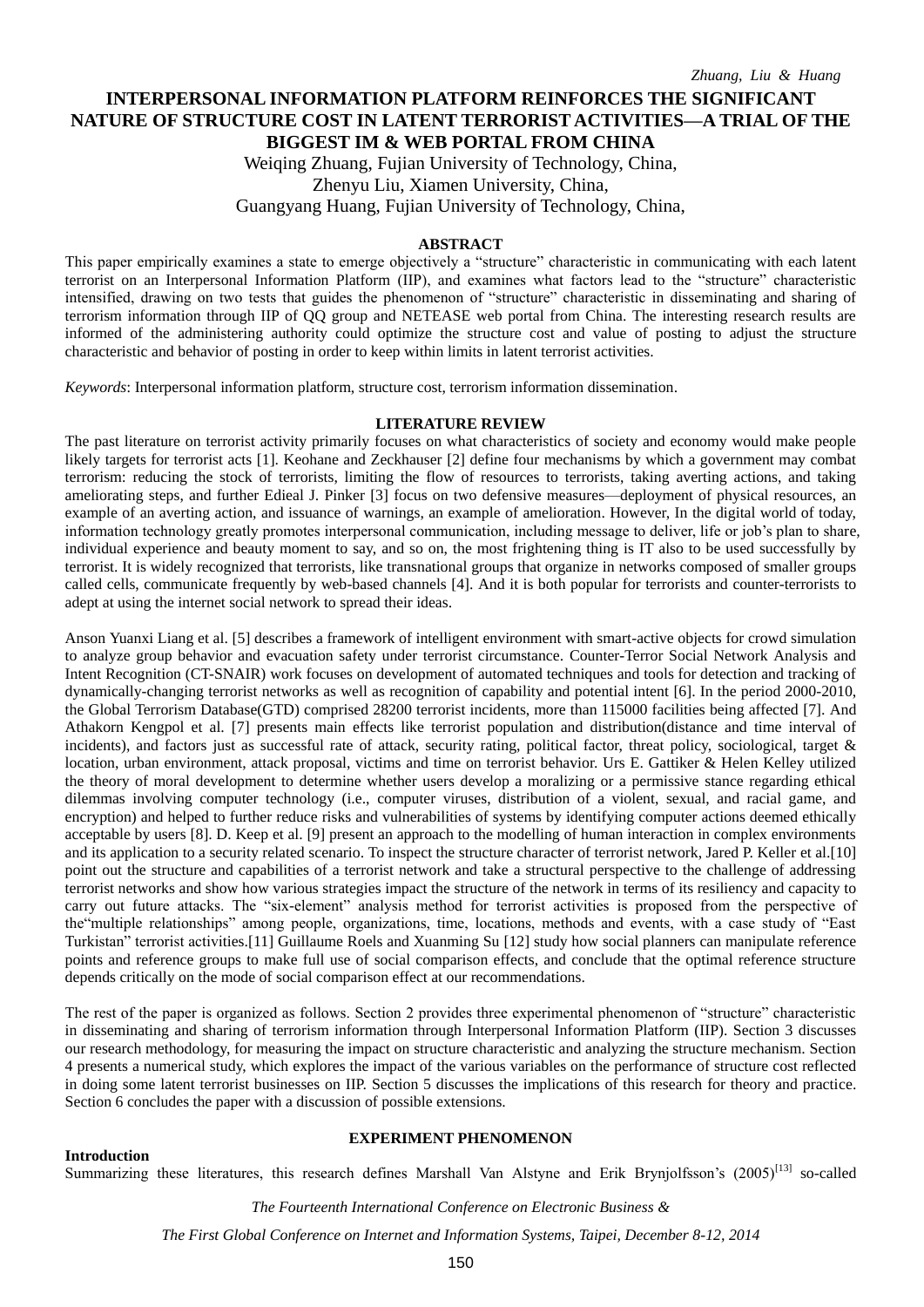distribution, diversity and homogeneity of community interactions, a electronic community which made up groups of individuals that participate in online contact and information sharing, and the information retrieval theory(Manning and Schutz,  $2000^{[14]}$ ) that uses these indices to examine the relationship of changing interconnectivity, searching, and screening, as "structure" characteristic. Two uncorrelated tests had been done since a year ago were to be found the phenomenon of "structure" characteristic in disseminating and sharing of terrorism information through Interpersonal Information Platform(IIP), and got a very interesting result that different contents or disseminating ways of terrorism information been transferred unconsciously to different objects among IIP' users needed an atom of implicit cost, not included to information transferring cost, just as being done businesses into enterprise network gone enterprise to a mountain of network structure cost according to structural holes theory.

The first test aimed for what characteristic terrorists had and how they done work when they contacted such bloodcurdling attack messages on an IIP. Due to considering myself security and unnecessary trouble, this test was to play a majority of its parts in working for a satisfactory outcome in discovering the structure cost been and had a significantly effect on transferring attack activity information among dangerous men by QQ group(an Interpersonal Information Platform). Explosive growth in computer-mediated and networked communications can shrink distances and facilitate information exchange among people of various backgrounds, who also have the potential to fragment interaction and divide groups [13].

The second test focused on whether it was more prominent or not to show the "structure" characteristic on IIP supported by mobile terminal. This test mostly relied on the news channel of NETEASE web portal, been googling these items such as terrorist activities, terrorism, anti-socialism, anti-human, antigovernment, gangs, organized crime, and then read all comments of one news concerning terrorism to analyze the existence of "structure" in spreading a great deal of negative information.

### **ANALYSIS**

#### *The first test*

There were three purposes in the first test to check the existence of "structure" and the law of "structure" how to impact the information dissemination to latent terrorists through IIP.

(1)In the past several months, applications to me to join into each of group of seven different title QQ groups respectively around terrorist activities, terrorism, anti-socialism, anti-human, antigovernment, gangs, organized crime, let me had an chance to be a lurker, taking part in those groups and could read group members' discussions on this platform but seldom contributed to them, and then could start my research test, only to observe the phenomenon of "structure" characteristic.

There are some samples of the test records as the following table. It gives fourteen columns, including the type of QQ group, QQ member numbers from a representative QQ group, once a posting time, time of duration in this discussion(unit: minute), the number of posts, key words of this discussion, times of repetition to key words, the number of interval posts to key words, key words initiating from group host or main participants, the number of members in this discussion, the number of main participants in this discussion, group host or main participants are authority, group participants present hierarchy, the number of posts from group host or main participants. For example, a record of terrorist activities QQ group listed in Jan. 3, 2014, 20:09 PM shows keeping 245 minutes in discussion, 105 posts, 7 times of repetition to key words, 14 interval posts to key words, 11 members in this discussion, 3 main participants in this discussion, 73 posts from group host or main participants, and group host or main participants are initiator, authority, and hierarchy.

|                         |              |                                |                                          |     |                                       |                | Table 1 Samples of test records                        |                          |                                |                                                        |                                               |                                       |
|-------------------------|--------------|--------------------------------|------------------------------------------|-----|---------------------------------------|----------------|--------------------------------------------------------|--------------------------|--------------------------------|--------------------------------------------------------|-----------------------------------------------|---------------------------------------|
|                         |              |                                |                                          |     |                                       | Key Words      |                                                        |                          |                                |                                                        |                                               | Posts from                            |
| QQ Group   Member       | QQ<br>Number |                                | Posting Time of posts<br>Time   Duration |     | Times of Interval<br>Repetition Posts |                | Group Host<br>or Main<br>Participants<br>are Initiator | Posting<br>Man<br>Number | Main<br>Participants<br>Number | Group Host or<br>Main<br>Participants<br>are Authority | Group<br>Participants<br>Present<br>Hierarchy | Group Host<br>or Main<br>Participants |
| terrorist<br>activities | 90           | Jan.<br>3,2014<br>(20:09)      | 245                                      | 105 | $\tau$                                | 14             | Y                                                      | 11                       | 3                              | Y                                                      | Y                                             | 73                                    |
| terrorism               | 76           | Mar.<br>15,201<br>4<br>(10:12) | 161                                      | 131 | 12                                    | 11             | Y                                                      | 13                       | 4                              | Y                                                      | Y                                             | 58                                    |
| anti-<br>socialism      | 130          | Apr.<br>8,2014<br>(15:30)      | 136                                      | 164 | 11                                    | 12             | Y                                                      | 17                       | 3                              | Y                                                      | Y                                             | 36                                    |
| anti-<br>human          | 97           | Jun.<br>18,201<br>4            | 24                                       | 29  | 2                                     | $\overline{4}$ | N                                                      | $\overline{4}$           |                                | Y                                                      | Y                                             | 5                                     |

*The Fourteenth International Conference on Electronic Business &*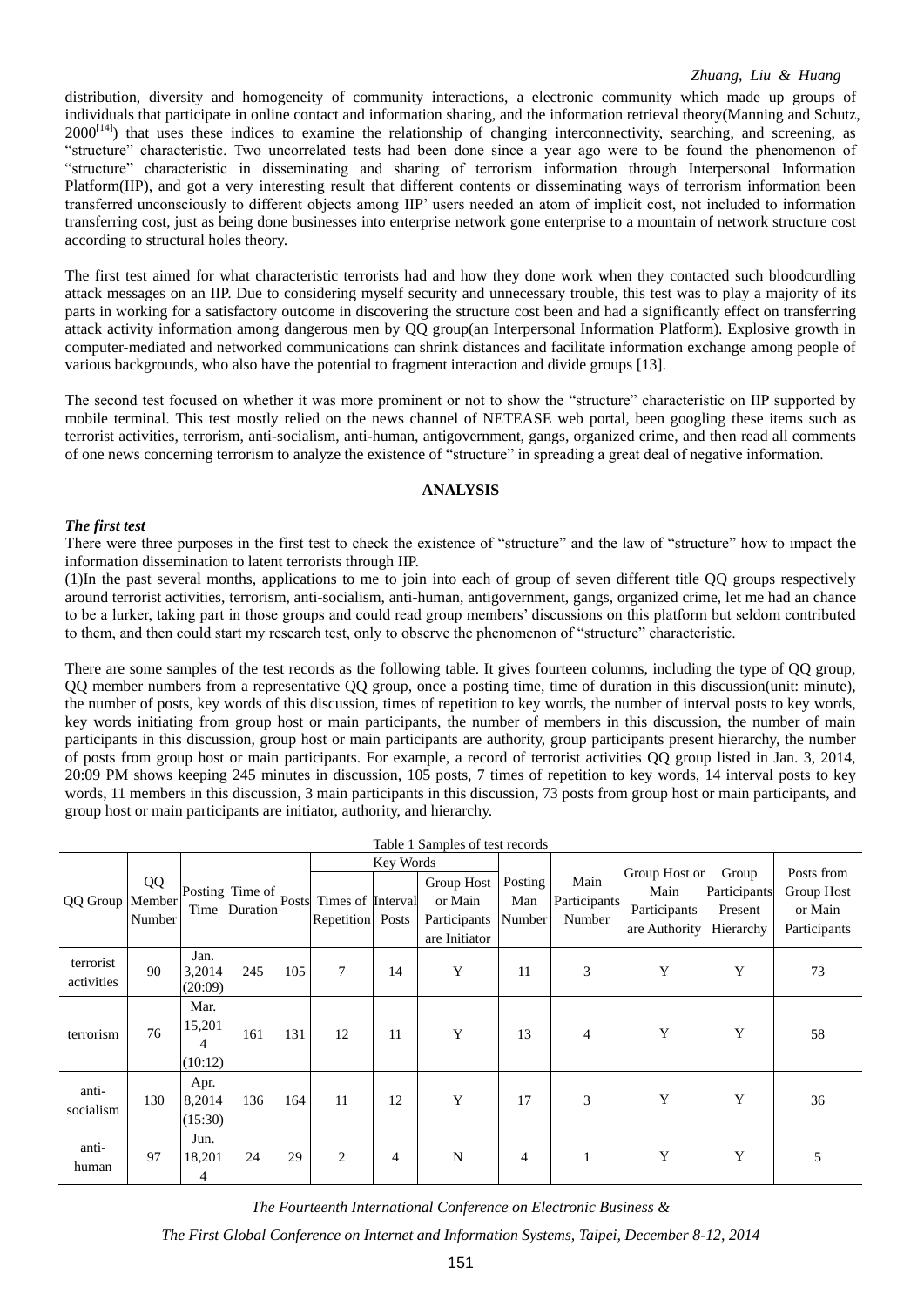|                     |     | (21:07)                        |    |     |    |   |             |    |   |   |   |    |
|---------------------|-----|--------------------------------|----|-----|----|---|-------------|----|---|---|---|----|
| anti-<br>government | 190 | Jul.<br>6,2014<br>(11:47)      | 37 | 89  | 5  | 8 | $\mathbf N$ | 9  | 2 | Y | Y | 13 |
| gangs               | 479 | Aug.<br>13,201<br>4<br>(22:13) | 39 | 69  | 7  | 5 | N           | 13 | 2 | Y | Y | 11 |
| organized<br>crime  | 428 | Sep.<br>25,201<br>4<br>(17:40) | 67 | 117 | 14 | 5 | Y           | 19 | 4 | Y | Y | 39 |

|  |  |  | Table 2 Model notation |
|--|--|--|------------------------|
|--|--|--|------------------------|

| notation      | definition                                    |
|---------------|-----------------------------------------------|
| SС            | Structure cost                                |
| MemNum        | QQ Member Number                              |
| PosTim        | Posting Time                                  |
| <b>TimDur</b> | Time of Duration                              |
| Pos           | Posts                                         |
| TimRep        | Times of Repetition                           |
| <i>IntPos</i> | <b>Interval Posts</b>                         |
| PosMNum       | Posting Man Number                            |
| MaiPNum       | Main Participants Number                      |
| PosGH         | Posts from Group Host or Main Participants    |
| Ini           | Group Host or Main Participants are Initiator |
| Aut           | Group Host or Main Participants are Authority |
| Hie           | Group Participants Present Hierarchy          |
| V             | Value of posting                              |
| Utility       | Utility of posting                            |

Further correlation analysis of these test subjects by total 140 discussions from 20 discussion records collected by each of group of seven different title QQ groups presents as following. It is not obviously correlated to several couples of variables, just as QQ member numbers and times of repetition to key words, QQ member numbers and the number of interval posts to key words, QQ member numbers and group host or main participants are authority, QQ member numbers and group participants present hierarchy, time of duration in this discussion and key words initiating from group host or main participants, key words initiating from group host or main participants and the number of interval posts to key words, the number of interval posts to key words and group host or main participants are authority, the number of interval posts to key words and group participants present hierarchy, key words initiating from group host or main participants and the number of main participants in this discussion, besides, there are obviously correlated.

Hence, there are significant positive correlations between better "structure" superiority, measured by Initiator, Authority, Hierarchy, times of repetition to key words and the number of posts from group host or main participants, and more posts, more the number of members in this discussion (posting man number), as to prove the existence of "structure" character in transferring latent terrorist activities through IIP.

| Table 3 Correlation analysis                                                                                            |  |  |  |  |  |  |                                                                                                                                                       |                                                                   |  |  |  |  |
|-------------------------------------------------------------------------------------------------------------------------|--|--|--|--|--|--|-------------------------------------------------------------------------------------------------------------------------------------------------------|-------------------------------------------------------------------|--|--|--|--|
|                                                                                                                         |  |  |  |  |  |  |                                                                                                                                                       | MemNum TimDur Pos TimRep IntPos Ini PosMNum MaiPNum Aut Hie PosGH |  |  |  |  |
|                                                                                                                         |  |  |  |  |  |  |                                                                                                                                                       |                                                                   |  |  |  |  |
|                                                                                                                         |  |  |  |  |  |  |                                                                                                                                                       |                                                                   |  |  |  |  |
|                                                                                                                         |  |  |  |  |  |  |                                                                                                                                                       |                                                                   |  |  |  |  |
|                                                                                                                         |  |  |  |  |  |  |                                                                                                                                                       |                                                                   |  |  |  |  |
|                                                                                                                         |  |  |  |  |  |  |                                                                                                                                                       |                                                                   |  |  |  |  |
|                                                                                                                         |  |  |  |  |  |  |                                                                                                                                                       |                                                                   |  |  |  |  |
|                                                                                                                         |  |  |  |  |  |  |                                                                                                                                                       |                                                                   |  |  |  |  |
| $MainNum \mid 0.287^* \quad 0.561^{**} \quad 0.725^{**} \quad 0.774^{**} \quad 0.498^{**} \quad 0.082 \quad 0.769^{**}$ |  |  |  |  |  |  |                                                                                                                                                       |                                                                   |  |  |  |  |
|                                                                                                                         |  |  |  |  |  |  | <i>Aut</i> $\begin{array}{ c c c c c c } \hline 0.198 & 0.491 & 0.333 & 0.470^{**} & 0.113 & 0.345^{**} & 0.538^{**} & 0.617^{**} \hline \end{array}$ |                                                                   |  |  |  |  |

*The Fourteenth International Conference on Electronic Business &*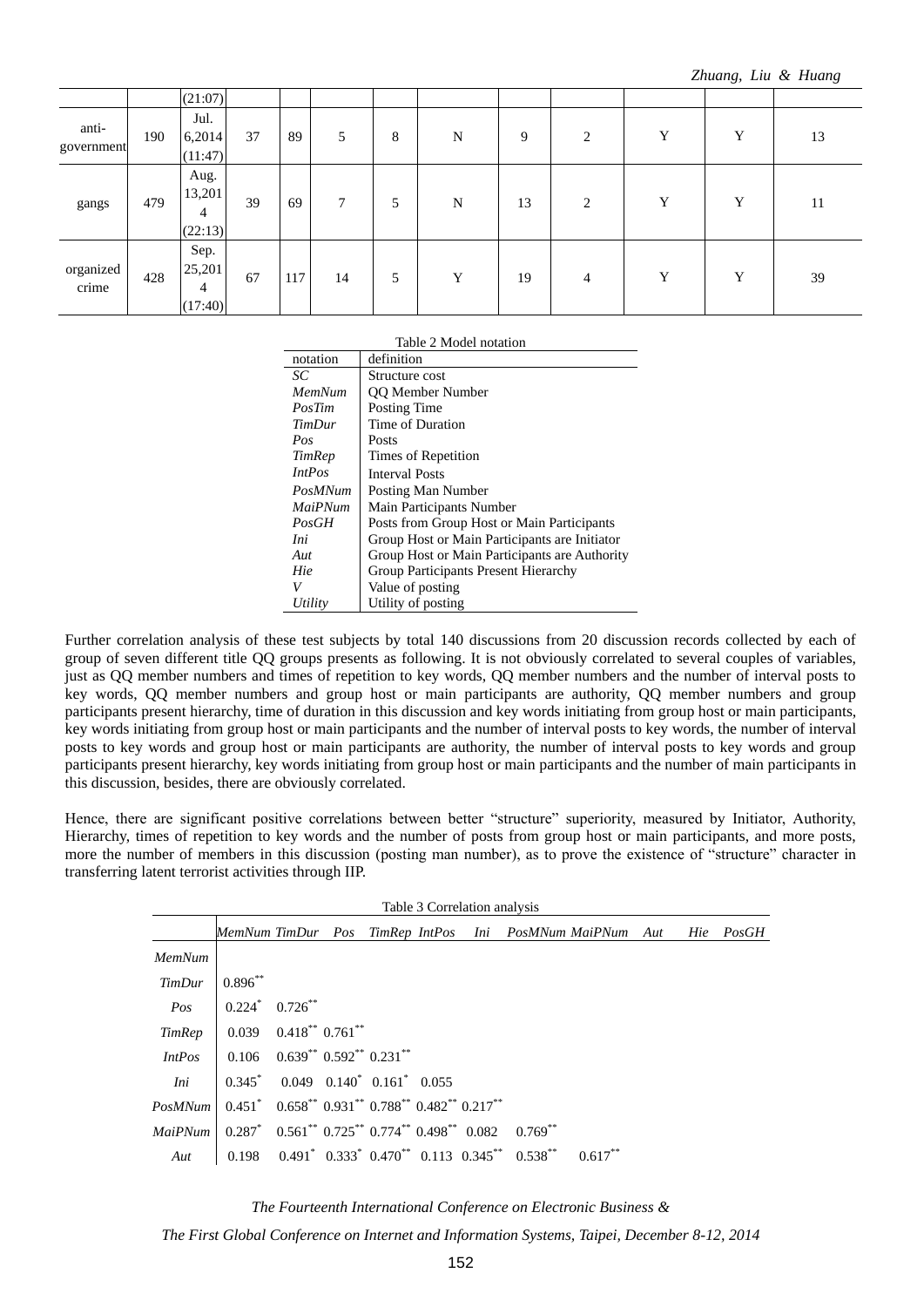|  |  |  |                                                                                                                                        |  | Zhuang, Liu & Huang |  |  |
|--|--|--|----------------------------------------------------------------------------------------------------------------------------------------|--|---------------------|--|--|
|  |  |  | Hie $\begin{array}{ c c c c c c } \hline 0.187 & 0.418 & 0.306 & 0.507 & 0.098 & 0.401 & 0.561 & 0.546 & 0.955 & \ \hline \end{array}$ |  |                     |  |  |
|  |  |  | $PosGH$ 0.226* 0.846** 0.777** 0.549** 0.677** 0.145* 0.733** 0.775** 0.505** 0.499**                                                  |  |                     |  |  |

(2)For the sake of comparing the "structure" characteristic how impacted the dissemination of terrorism information in a QQ group gathered by dangerous men(terrorists, extremists, etc.) to in a QQ group gathered by normal men, the first test divided into two parts, one of which was a piece of attack activity information being made up and announced in the QQ group gathered by dangerous men, and then assessed the law of these messages spread out, and the second part was being done to the QQ group gathered by normal men as the same messages. Just as the detection system's ability to discriminate between attackers and normal users is referred to as its discrimination ability [15]. The different behaviors and rules of information dissemination list on the following table.

As the same attack message announced in the QQ group gathered by dangerous men and gathered by normal men respectively, it was conspicuous different in dividing the number of posts from group host or main participants by the number of posts, and it was of higher value to the ratio on IIP gathered by dangerous men to gathered by normal men. Similarly, it was somewhat different in posting time. As we can see the "structure" character impacts the dissemination of terrorism information in a OO group gathered by dangerous men more significant than in a QQ group gathered by normal men. Further analysis shows that IIP reinforces the significant character of structure in latent terrorist activities. The social comparison effects theory from Guillaume Roels and Xuanming Su (2014) can explain the results.

(3)It was asked for ensuring the relativity of "structure" and poster activity on an IIP gathered by dangerous men, and further explained to the optimal average QQ member number in a type of QQ groups to maximize the ability of information dissemination.

|                      |                |              |                            |                                                                                   |     |                        | Key Word          |                                                        |                          |                                 |                                                        |                                               |                                                            |
|----------------------|----------------|--------------|----------------------------|-----------------------------------------------------------------------------------|-----|------------------------|-------------------|--------------------------------------------------------|--------------------------|---------------------------------|--------------------------------------------------------|-----------------------------------------------|------------------------------------------------------------|
| QQ Group Test Member |                | QQ<br>Number | Time                       | $\left  \text{Posting} \right $ Time of $\left  \text{Posts} \right $<br>Duration |     | Times of<br>Repetition | Interval<br>Posts | Group Host<br>or Main<br>Participants<br>are Initiator | Posting<br>Man<br>Number | Main<br>Participant<br>s Number | Group Host<br>or Main<br>Participants<br>are Authority | Group<br>Participants<br>Present<br>Hierarchy | Posts from<br><b>Group Host</b><br>or Main<br>Participants |
| dangerous<br>men     | 1              | 90           | Jan.3,<br>2014<br>(20:09)  | 245                                                                               | 105 | 7                      | 14                | Y                                                      | 11                       | 3                               | Y                                                      | Y                                             | 73                                                         |
| normal<br>men        |                | 45           | Jan.12,<br>2014<br>(11:35) | 235                                                                               | 87  | $\overline{c}$         | $\overline{4}$    | $\mathbf N$                                            | 6                        | 1                               | Y                                                      | $\mathbf N$                                   | 17                                                         |
| dangerous<br>men     | $\overline{2}$ | 90           | Feb.13,<br>2014<br>(15:30) | 39                                                                                | 53  | 6                      | $\overline{4}$    | Y                                                      | 7                        | $\overline{c}$                  | Y                                                      | Y                                             | 36                                                         |
| normal<br>men        |                | 45           | Feb.22,<br>2014<br>(16:15) | 24                                                                                | 21  | $\overline{2}$         | 3                 | N                                                      | 3                        | $\Omega$                        | $\mathbf N$                                            | $\mathbf N$                                   | $\boldsymbol{0}$                                           |
| dangerous<br>men     |                | 90           | Mar.23<br>,2014<br>(23:00) | 80                                                                                | 55  | 3                      | 11                | Y                                                      | 6                        | $\overline{c}$                  | Y                                                      | Y                                             | 23                                                         |
| normal<br>men        | 3              | 45           | Mar.16<br>.2014<br>(22:15) | 85                                                                                | 47  | $\mathbf{1}$           | 6                 | $\mathbf N$                                            | $\overline{4}$           | $\mathbf{1}$                    | Y                                                      | $\mathbf N$                                   | $\overline{4}$                                             |
| dangerous<br>men     |                | 90           | May.8,<br>2014<br>(19:25)  | 49                                                                                | 25  | $\overline{c}$         | $\overline{4}$    | $\mathbf Y$                                            | $\overline{4}$           | 1                               | Y                                                      | Y                                             | 18                                                         |
| normal<br>men        | $\overline{4}$ | 45           | Jun.1.<br>2014<br>(15:05)  | 46                                                                                | 27  | $\boldsymbol{0}$       | 1                 | Y                                                      | $\overline{c}$           | 1                               | N                                                      | N                                             | 15                                                         |

Table 4 Samples of test records from different category

Note: Testing to the same QQ group at the different time.

*The Fourteenth International Conference on Electronic Business &*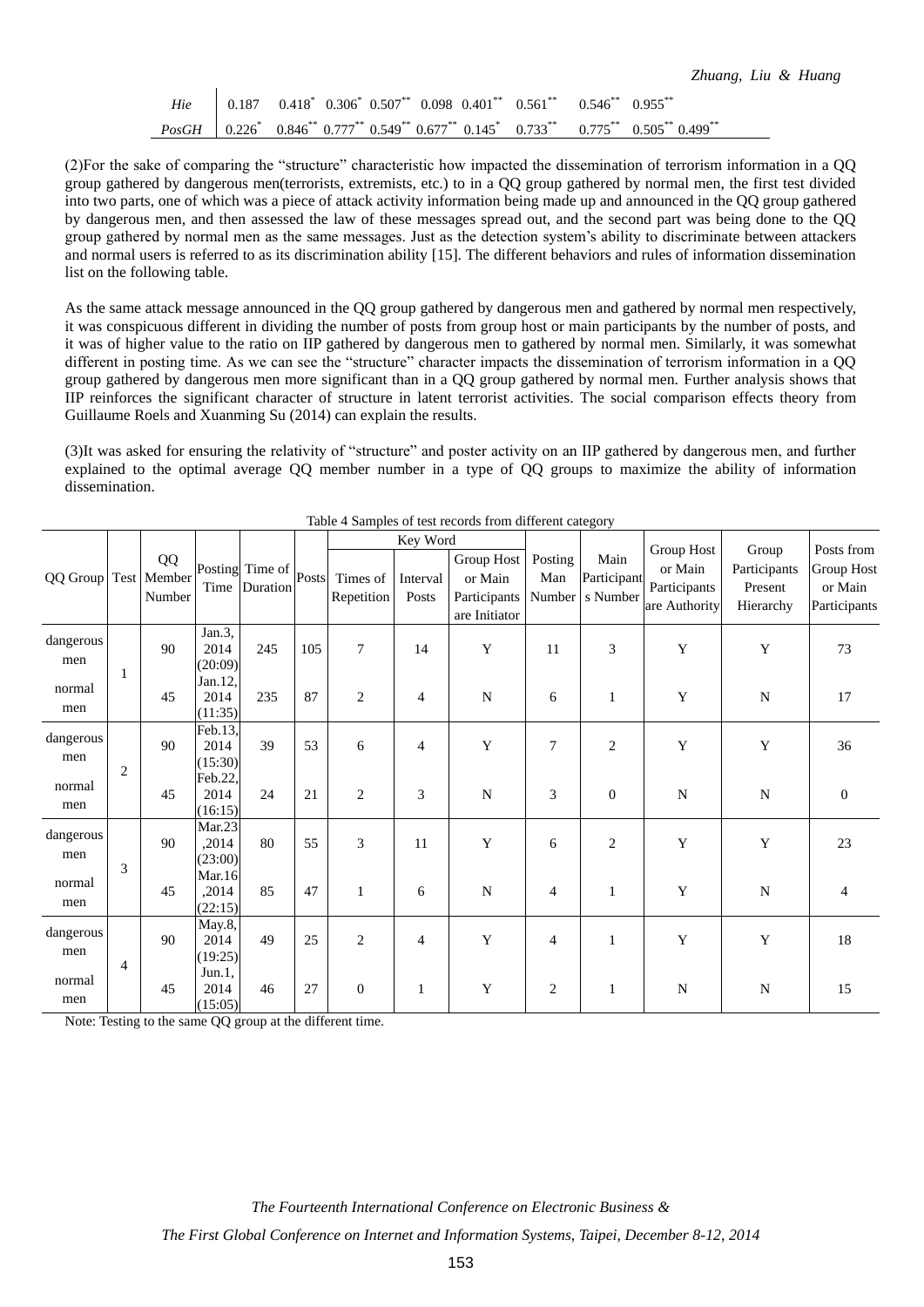

Fig. 1 The structure value of different category

Firstly, keyed in these seven key items, respectively moving around terrorist activities, terrorism, anti-socialism, anti-human, antigovernment, gangs and organized crime, for QQ group's search bar, and the results of descriptive statistic could be described as the following table 5. The average QQ members is around 15 to 20 to such groups from terrorist activities, terrorism, anti-socialism, anti-human and antigovernment, but it is within a large range of number for group from gangs and organized crime. There are also different in skewness and kurtosis on the performance of the information dissemination on IIP, especially the kurtosis is a lot different. For example, the anti-socialism and antigovernment group are more concentricity.

| Table 5 Descriptive Statistic |                    |                               |                |     |       |                |       |           |                 |             |          |             |
|-------------------------------|--------------------|-------------------------------|----------------|-----|-------|----------------|-------|-----------|-----------------|-------------|----------|-------------|
| Key Items                     | QQ Group<br>Number | QQ Member Number of QQ Groups |                |     |       |                |       |           |                 |             |          |             |
|                               | $\left(1\right)$   | (2)                           | Min Max        |     | Total | Average Avg.SE |       | <b>SD</b> | <b>Skewness</b> | Skewness.SE | Kurtosis | Kurtosis.SE |
| terrorist activities          | 34                 | 33                            | 2              | 90  | 570   | 17.27          | 3.182 | 18.281    | 2.635           | 0.409       | 8.068    | 0.798       |
| terrorism                     | 94                 | 76                            | 2              | 76  | 1172  | 15.42          | 1.812 | 15.794    | 1.860           | 0.276       | 3.581    | 0.545       |
| anti-socialism                | 113                | 98                            | 2              | 130 | 1669  | 17.03          | 2.104 | 20.828    | 3.480           | 0.244       | 15.236   | 0.483       |
| anti-human                    | 292                | 248                           | $\overline{c}$ | 97  | 3754  | 15.14          | 0.942 | 14.839    | 2.231           | 0.155       | 6.911    | 0.308       |
| antigovernment                | 231                | 200                           | 2              | 216 | 3898  | 19.49          | 1.884 | 26.638    | 4.311           | 0.172       | 24.313   | 0.342       |
| gangs                         | 213                | 213                           |                | 349 | 12743 | 105.31         | 5.352 | 58.867    | 0.810           | 0.220       | 1.402    | 0.437       |
| organized crime               | 270                | 268                           | 2              | 428 | 12433 | 46.39          | 3.753 | 61.434    | 3.083           | 0.149       | 12.580   | 0.297       |

(1): while the member number of each QQ group are greater than zero;

(2): while the member number of each QQ group are greater than one, not including one.

Note: all QQ groups index ordered by its activeness.

Secondly, designs two indexes for measuring the level of structure on an IIP gathered by dangerous men to confirm the relativity of "structure" and poster activity, and compute the optimal average QQ member number in a type of QQ groups to maximize the ability of information dissemination.<br> *Pos PosGH* 

$$
\frac{Pos}{MemNum} \sim \frac{PosGH}{PosMNum}
$$

Referring to the group host or main participants in a QQ group how about contribute to the propagation of such negative messages, and compare to the ability of information dissemination coming from all members of this group. If the group host or main participants contribute more to the propagation of such negative messages, it puts up the structure character to group host or main participants on this IIP.

$$
\frac{PosGH}{PosMNum} \sim \frac{TimDur}{MainPNum}
$$

Referring to the group host or main participants how about hold to the propagation of such negative messages and prompt to more many members to join this discussion. If the group host or main participants hold more to the propagation of such negative messages or prompt more to members to join, it also puts up the structure character to group host or main participants

*The Fourteenth International Conference on Electronic Business &*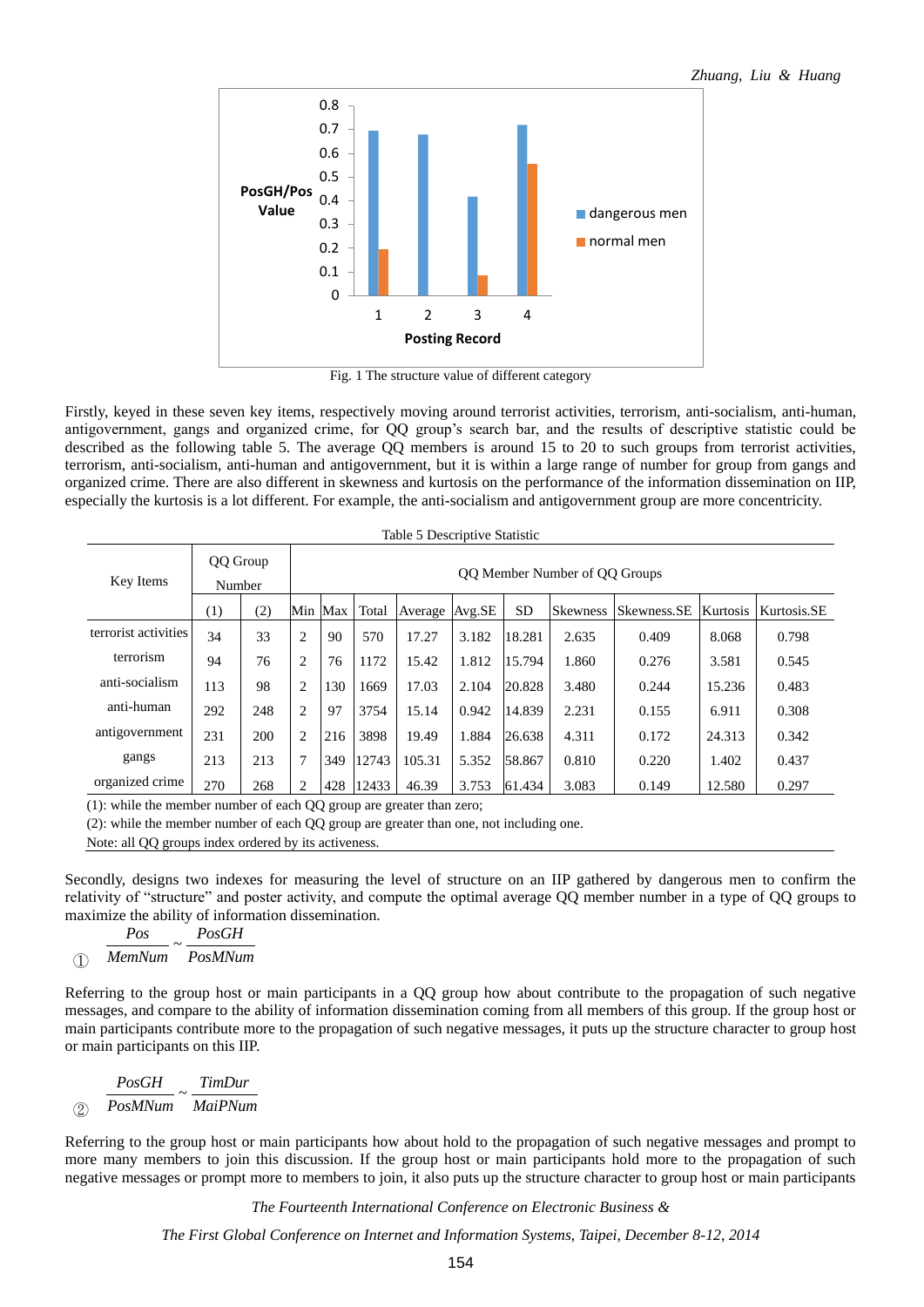on this IIP.



Fig. 2 A structure index presents the structure character Fig. 3 A structure index presents the structure character

If  $\frac{Pos}{MemNum} > \frac{PosGH}{PosMNum}$ , it presents non-structural character on this IIP marked on Fig.2, and *Pos PosGH*  $\frac{1}{M}$ emNum  $\frac{1}{N}$  PosMNum *Pos PosGH*  $M$ emNum  $\lt$ 

shows the good structural character on the contrary.

Similarly, If  $\frac{PosGH}{\sqrt{S}}$  ,  $\frac{TimDur}{\sqrt{S}}$ , it presents non-structural character on this IIP marked on Fig.3, and  $\frac{POSOII}{POSMNum} > \frac{PUMDMI}{MaiPNum}$ 

 $\frac{PosGH}{S}$   $\leq$   $\frac{TimDur}{S}$  shows the good structural character on the contrary. *PosMNum MaiPNum*  $\lt$ 

#### *The second test*

In information era, recommender systems are becoming integral to how consumers discover media, and recommender systems can divide them into content-based versus collaborative filtering-based systems [16]. The forum postings contain a lot of violent information(malicious post), which statistically contain two features: few words and paragraphs, behaviorally as to the collaborative filtering-based system existing on most large body of web portals but we know less about how it affects. However, an usual "structure" of posting is more and more popular, temporarily called it storey post, being a long downward pattern that made up of cited posts from netizens all over the world. This test would like to know how the structure posting playing a role in information dissemination on an IIP gathered by dangerous men was.

We can see a larger number of such form comments as the Fig.4 on the news channel of NETEASE web portal. A post posted by a person widely cited by others turns up second floor, third floor, and going on to many floors, taking shape a hierarchic structure. This pattern of discussion reflects the good structure of a person who posts a post, and it intensifies the ability of information dissemination to person who posts a post. As a result of this test, there a more interesting is that a piece of negative message or attack message originates from a person will be easier and faster cited and then will form quickly this "floor" structure like as Fig.4.

(1)It points out that it is easier and faster to diffuse these pieces of negative messages or attack messages taking advantage of the good structure through IIP, but it is not the same as the diffusion of normal information.

(2)Another interesting result has been found indicates that a person contributing to the "floor" structure discussion of negative messages has to spend more time to answer other posts in order to intensify the diffusion of messages, being called "structure cost". Therefore, one should bear the structure cost to keep the discussion active, and the more participants cited the post, the more structure cost should the initiator of posting fall on.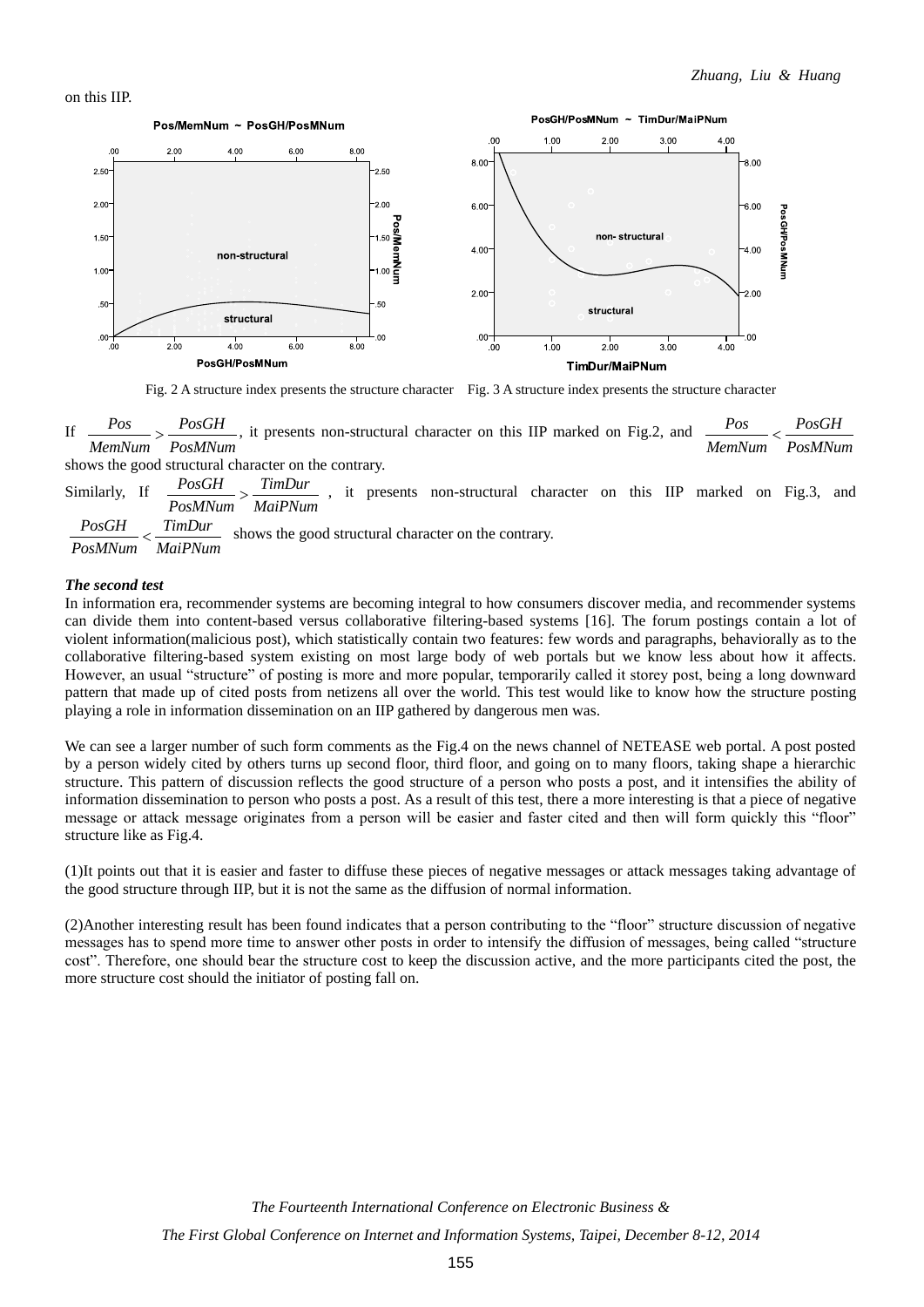

Fig. 4 The pattern of structural posting

#### **Results**

Combining the analysis of the two tests, the structure cost can be described as the function of *MemNum, TimDur, Pos, TimRep, IntPos, PosMNum, MaiPNum, PosGH, Ini, Aut, Hie*. And then builds the function relationship of value of a person who advocates the latent terrorist activities on the IIP, containing the function of *PosTim, TimDur, Pos, PosMNum* and utility of posting. *IntPos, PosMNum, MaiPNum, PosGH, Ini, Aut, Hie.* And then builds the function relationsh<br>advocates the latent terrorist activities on the IIP, containing the function of *PosTim, TimDur*, *1*<br>oosting.<br> $SC = f(MemNum, TimDur, Pos, TimRep, IntPos, Pos$ 

(1)  $V = f(PoSTim, TimDur, Pos, PosMNum) + Utility$  (2)

#### **RESEARCH METHODOLOGY**

This paper uses SNA(social network analysis) for reference, a model of dynamic terrorist network proposed, namely a cellular network [17][18], and uses the model of DyNet [19] account for information diffusion, and refers to the model of structure cost measured by Zhuang Weiqing and Liu Zhenyu [20]. Now, it neglects the effect of control variables in these two model, and<br>then divides by the variable of *PosGH* (hypothesize *PosGH*>0), being used for measuring the impact

The desired by Zntaing weighing and Eta Zneryd [20]. Now, it suggests the effect of control variables in these two model, the  
then divides by the variable of *PosGH* (hypothesize *PosGH*>0), being used for measuring the impact on structure character.  

$$
SC = f_1(\frac{MemNum \cdot TimDur}{PosGH}, \frac{Pos}{{PosGH}, \frac{Pos}{{PosGH}, \frac{Pos}{{PosGH}}, \frac{Pos}{{PosGH}, \frac{Pos}{{PosGH}, \frac{NoSGH}{posGH}}, \frac{Pos}{{PosGH}, \frac{Pos}{{PosGH}, \frac{Pos}{{posGH}, \frac{Pos}{{posGH}, \frac{Pos}{{posGH}}}}{posGH})}{posGH} \cdot \frac{Pos}{{PosGH}} \cdot \frac{Unility}{{PosGH}} \qquad (4)
$$

Since there are correlations with independent variables, the structure cost equation and value of posting equation both can be approximate to the multivariate linear equation.

approximate to the multivariate linear equation.<br>Has a discussion under the condition of  $SC - V = f_1 - f_2 - U = 0$ .

(1) Then, takes the derivative on 
$$
\frac{Pos}{PosMNum}
$$
, that is  $f'_1 - f'_2 - U' = 0$ . Therefore,

$$
\frac{\partial f_{11}}{\partial \left(\frac{Pos}{PosMNum}\right)} = f_{11}\frac{(MemNum}{Pos} \cdot \frac{PosMNum}{PosGH}) \cdot \frac{\partial f_{12}}{\partial \left(\frac{Pos}{PosMNum}\right)} = f_{12}\frac{(TimDur)}{PosGH} \cdot \frac{PosMNum}{PosGH} \cdot \frac{PosMNum}{PosGH}
$$

*The Fourteenth International Conference on Electronic Business &*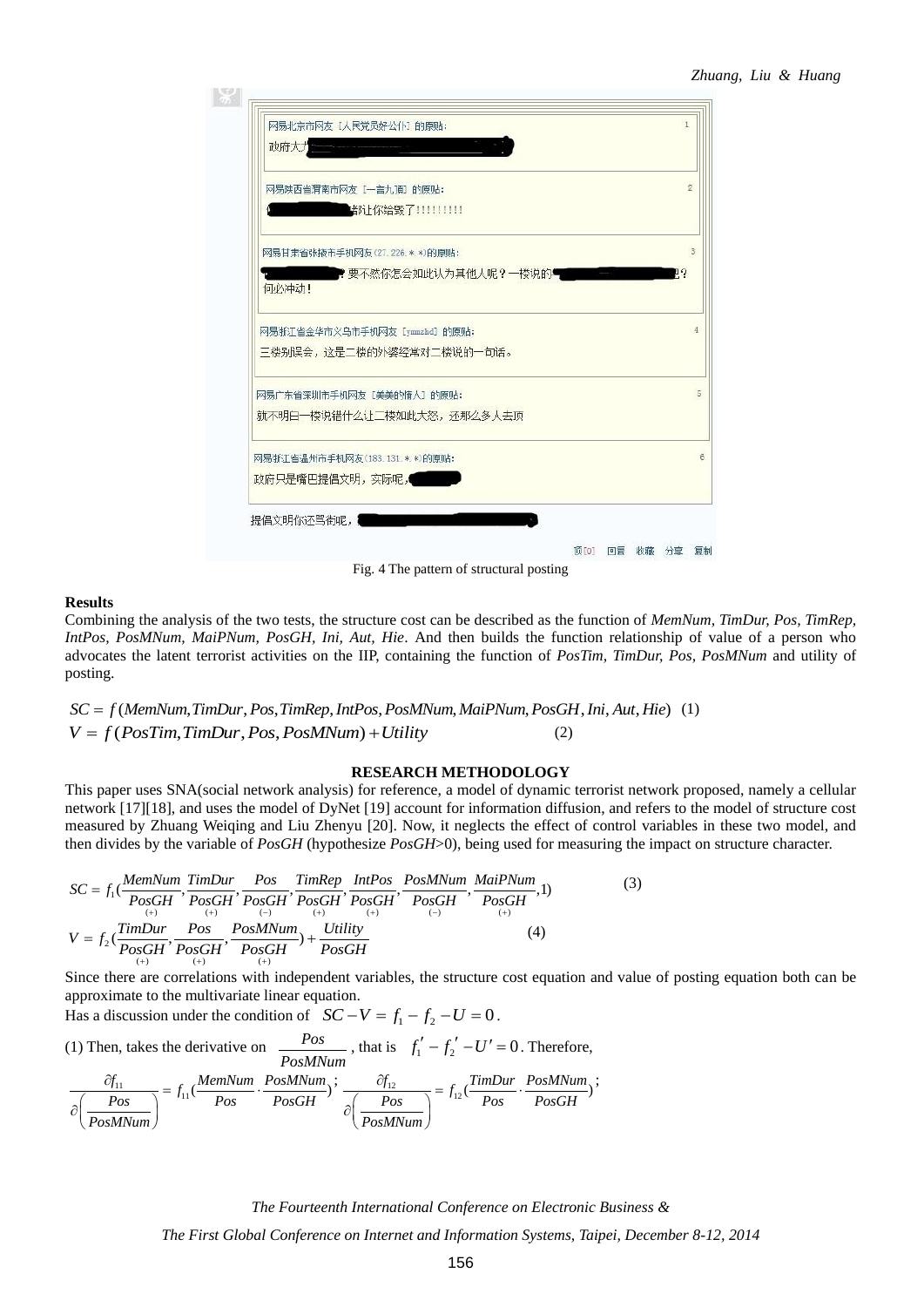$$
\frac{\partial f_{13}}{\partial \left(\frac{Pos}{PosMNum}\right)} = f_{13}(\frac{PosMNum}{PosGH}) \div \frac{\partial f_{14}}{\partial \left(\frac{Pos}{PosMNum}\right)} = f_{14}(\frac{TimRep}{Pos} \cdot \frac{PosMNum}{PosGH}) \div \frac{\partial f_{15}}{\partial \left(\frac{Pos}{PosMNum}\right)} = f_{15}(\frac{IntPos}{PosH} \cdot \frac{PosMNum}{PosGH}) \div \frac{\partial f_{16}}{\partial \left(\frac{Pos}{PosMNum}\right)} = f_{16}(\frac{PosMNum}{Pos} \cdot \frac{PosMNum}{PosGH}) \div \frac{\partial f_{16}}{\partial \left(\frac{Pos}{PosMNum}\right)} = f_{16}(\frac{PosMNum}{Pos} \cdot \frac{PosMNum}{PosGH}) \div \frac{\partial f_{17}}{\partial \left(\frac{Pos}{PosMNum}\right)} = f_{17}(\frac{MainPNum}{Pos} \cdot \frac{PosMNum}{PosGH}) \div \frac{\partial f_{21}}{\partial \left(\frac{Pos}{PosMNum}\right)} = f_{21}(\frac{TimDur}{Pos} \cdot \frac{PosMNum}{PosGH}) \div \frac{\partial f_{22}}{\partial \left(\frac{PosMNum}{PosMNum}\right)} = f_{22}(\frac{PosMNum}{PosGH}) \div \frac{\partial f_{23}}{\partial \left(\frac{Pos}{PosMNum}\right)} = f_{23}(\frac{PosMNum}{Pos} \cdot \frac{PosMNum}{PosGH}) \div \frac{\partial U}{\partial \left(\frac{Pos}{PosMNum}\right)} = u_1 \cdot \frac{\partial U}{\partial \left(\frac{Pos}{PosMNum}\right)} = u_1 \cdot \frac{\partial U}{\partial \left(\frac{Pos}{PosMNum}\right)} = u_2 \cdot \frac{\partial U}{\partial \left(\frac{Pos}{PosMNum}\right)} = u_1 \cdot \frac{\partial U}{\partial \left(\frac{Pos}{PosMNum}\right)} = u_2 \cdot \frac{\partial U}{\partial \left(\frac{Pos}{PosMNum}\right)} = u_1 \cdot \frac{\partial U}{\partial \left(\frac{Pos}{PosMNum}\right)} = u_2 \cdot \frac{\partial U}{\partial \left(\frac{Pos}{PosMNum}\right)} = u_2 \cdot \frac{\partial U}{\partial \left(\frac{Pos}{PosMNum}\right)} = u_1 \cdot \frac{\partial U}{\partial \left(\frac{Pos}{PosMNum}\right)} = u_2 \cdot \frac{\partial U}{\partial \left(\frac{Pos}{PosMNum}\right)} = u_2 \cdot \frac{\partial U}{\partial
$$

The derivation equation of structure cost and value of posting can be further expressed as  $\begin{array}{ccc}\n\text{(} \text{PosMNum}) & \text{(} \text{PosMNum}) \\
\text{the derivation equation of structure cost and value of } \text{posting can be further expressed as} \\
f_{11} + f_{12} - f_{21} + f_{14} + f_{15} + f_{17} = f_{13} + f_{22} + f_{16} + f_{23} + u_1, \text{ and then discuss the three situations of the relationship of}\n\end{array}$ structure cost and value of posting.

Case 1: 
$$
SC > V
$$
, Take the derivative on  
\n
$$
\frac{PosMNum}{PosMNum}
$$
\n  
\nGoes to  $f_{11} + f_{12} - f_{21} + f_{14} + f_{15} + f_{17} > f_{13} + f_{22} + f_{16} + f_{23} + u_1$ , that is  
\n $f_{11} \uparrow + (f_{12} - f_{21}) \uparrow + f_{14} \downarrow + f_{15} \downarrow + f_{17} \rightarrow f_{13} \downarrow + f_{22} \downarrow + f_{16} \uparrow + f_{23} \uparrow + u_1 \rightarrow$ , where  $SC > V$ .  
\nIt can be  $f_{12} - f_{21} > 0$ , therefore,  $f_{12}(TimDur \cdot \frac{PosMNum}{Pos \cdot PosGH}) > f_{21}(TimDur \cdot \frac{PosMNum}{Pos \cdot PosGH})$   
\nThat means the role of the variable of "TimDur" to structure cost of posting is greater than the role of the variable of "TimDur"  
\nto value of posting under taking a consideration of variety of  
\n $\frac{Pos}{PosMNum}$ . The results from this analysis are summarized  
\nbelow.

**PROPOSITION 1.** Where  $SC > V$ , it can be greater the influence of time of duration in posting to structure cost than the influence of time of duration in posting to value of posting both under taking a consideration of variety of  $\sqrt{POS}$ . That is *PosMNum*

influence of time of duration in posting to value of posting both under taking a consideration of variety of  
\n
$$
f_{12}(TimDur \cdot \frac{PosMNum}{Pos \cdot PosGH}) > f_{21}(TimDur \cdot \frac{PosMNum}{Pos \cdot PosGH})
$$
.  
\nSimilarly, the reverse results can be obtained where **Case 2:**  $SC < V$  and are similar to **Case 3:**  $SC = V$ .  
\n(2) Secondly, takes the derivative on  $\frac{PosMNum}{PosGH}$ , that is  $f'_1 - f'_2 - U' = 0$ . Therefore,  
\n $f_{11} + f_{12} + f_{14} + f_{15} + f_{17} = f_{13} + f_{21} + f_{22} + u_1$ ,  
\n $Goes to f_{11} + f_{12} + f_{14} + f_{15} + f_{17} > f_{13} + f_{21} + f_{22} + u_1$  where  $SC > V$ , that is,  
\n $f_{11}(\frac{MemNum}{PosMNum}) \uparrow + \left[ f_{12}(\frac{TimDur}{PosMNum}) + f_{14}(\frac{TimeRep}{PosMNum}) + f_{15}(\frac{IntPos}{PosMNum}) + f_{17}(\frac{MailPNum}{PosMNum}) \right] \uparrow$ .  
\n $> f_{13}(\frac{Pos}{PosMNum}) \uparrow + f_{21}(\frac{TimDur}{PosMNum}) \uparrow + f_{22}(\frac{Pos}{PosMNum}) \uparrow + u_1 \uparrow$   
\nIt can be  $\left[ f_{12}(\frac{TimDur}{PosMNum}) + f_{14}(\frac{TimRep}{PosMNum}) + f_{15}(\frac{IntPos}{PosMNum}) + f_{17}(\frac{MailPNum}{PosMNum}) \right] > 0$ .  
\nThat means that it is positive effect on the structure cost coming from these variables of "TimDux" "

It can be  $\left| \int_{f_{-1}} \frac{I \ln D u r}{(I \ln L)} + \int_{f_{-1}} \frac{I \ln Rep}{(I \ln L)} \right| + \int_{f_{-1}} \frac{I \ln I \ln S}{(I \ln L)} + \int_{f_{-1}} \frac{M a I P N u m}{(I \ln L)} \right| > 0$ ľ  $\frac{P_{OS}}{MNum}$   $\uparrow + f_{21}(\frac{TimDur}{PosMNum}) \uparrow + f_{22}(\frac{Pos}{PosMNum}) \uparrow + u_1 \uparrow$   $\left[ f_{12}(\frac{TimDur}{PosMNum}) + f_{14}(\frac{TimRep}{PosMNum}) + f_{15}(\frac{IntPos}{PosMNum}) + f_{17}(\frac{MailPNum}{PosMNum}) \right]' > 0$   $\frac{1}{TVar}$   $\frac{1}{TVar}$   $\frac{1}{TVar}$   $\frac{1}{TVar}$   $\frac{1}{TVar}$   $\frac{1}{TVar}$   $\frac{1}{TVar}$   $\frac{$ 

That means that it is positive effect on the structure cost coming from these variables of "*TimDur*", "*TimRep*", "*IntPos*", "*MaiPNum*" under taking a consideration of variety of  $\frac{PosMNum}{P}$ , and can be summarized below. *PosGH*

**PROPOSITION 2.** Where  $SC > V$ , it is positive effect on the structure cost coming from these variables of "*Time of Duration*", "*Times of Repetition*", "*Interval Posts*", "*Main Participants Number*" under taking a consi **PROPOSITION 2.** Where  $SC > V$ , it is positive effect on the structure cost coming from these variables of "*Time of*<br>Duration", "*Times of Repetition*", "*Interval Posts*", "*Main Participants Number*" under taking a consi

$$
\frac{PosMNum}{PosGH}
$$
. That is 
$$
\left[f_{12}(\frac{TimDur}{PosMNum}) + f_{14}(\frac{TimRep}{PosMNum}) + f_{15}(\frac{IntPos}{PosMNum}) + f_{17}(\frac{MainNum}{PosMNum})\right] > 0
$$
.

Similarly, the reverse results can be obtained where **Case 2:**  $SC < V$  and are similar to **Case 3:**  $SC = V$ .

*The Fourteenth International Conference on Electronic Business &*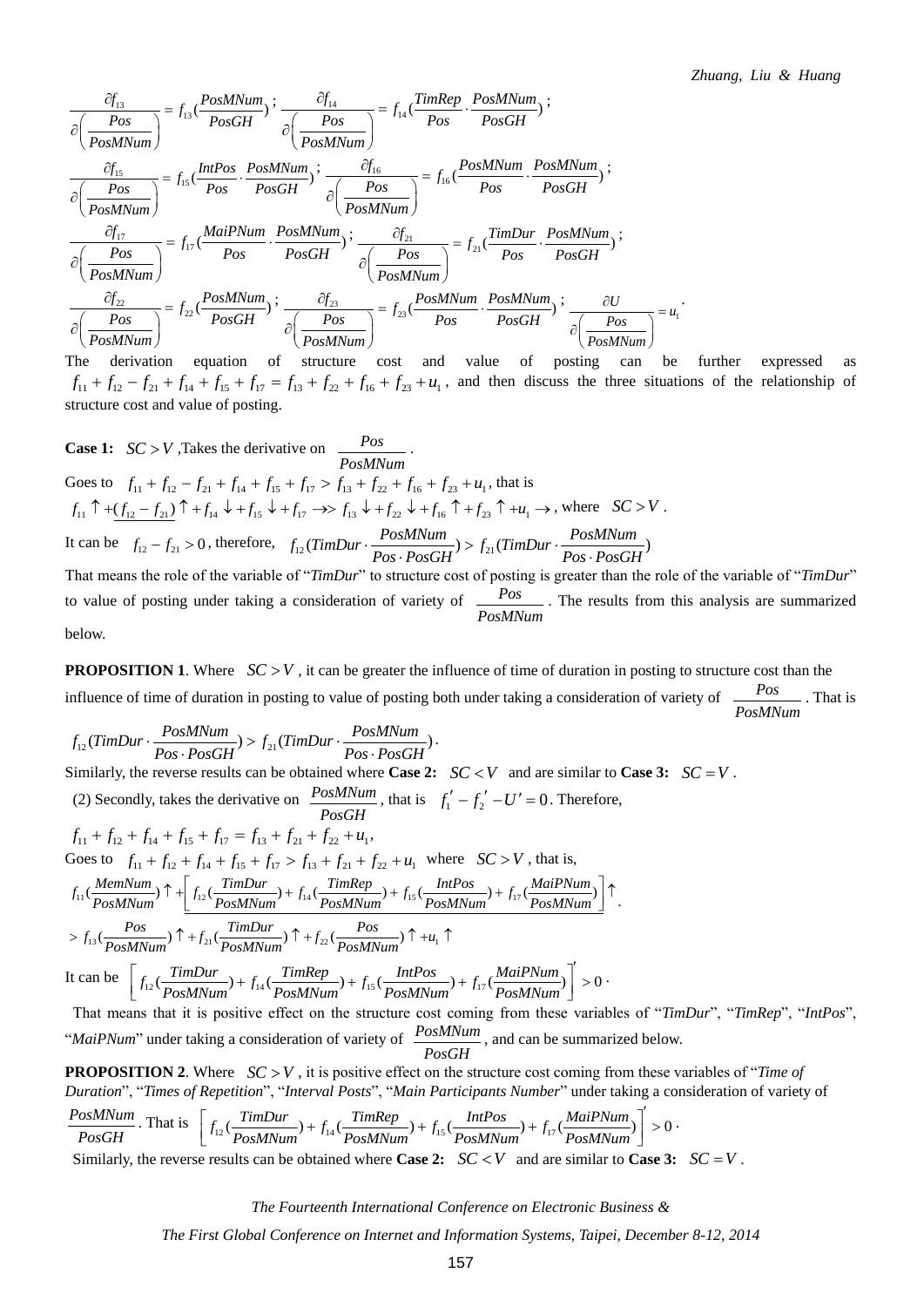*Zhuang, Liu & Huang*

(3) Thirdly, takes the derivative on  $\frac{MainNum}{TimDur}$ , that is  $f'_1 - f'_2 - U' = 0$ . Therefore,<br>  $f_{11} + f_{12} + f_{14} + f_{15} + f_{17} = f_{13} + f_{16} + f_{21} + f_{22} + f_{23} + u_1$ ,<br>
Goes to  $f_{11} + f_{12} + f_{14} + f_{15} + f_{17} > f_{13} + f_{16} + f_{21} + f_{22} + f_{2$  $f_{11} + f_{12} + f_{14} + f_{15} + f_{17} = f_{13} + f_{16} + f_{21} + f_{22} + f_{23} + u_1$ Goes to  $f_{11} + f_{12} + f_{14} + f_{15} + f_{17} > f_{13} + f_{16} + f_{21} + f_{22} + f_{23} + u_1$  where  $SC > V$ , that is, .  $f_{11} \downarrow + f_{12} \downarrow + \underbrace{(f_{14} + f_{15})}_{14 \text{ (Lian be)}} \uparrow + f_{17} \downarrow \Rightarrow f_{13} \downarrow + f_{16} \downarrow + f_{21} \downarrow + f_{22} \downarrow + f_{23} \downarrow + u_1 \downarrow.$ <br>It can be  $f_{14}' + f_{15}' > 0$ , that is,  $f_{14}'(\underbrace{\text{TimRep}}_{\text{MainPNum}} \cdot \underbrace{\text{TimDur}}_{\text{PosGH}}) + f_{15}'(\underbrace{\text{IntPos}}_{\text{MainPNum}} \cdot \underbrace{\$  $1_1 + f_{12} + f_{14} + f_{15} + f_{17} = f_{13} + f_{16} + f_{21} + f_{22} + f_{23} + u_1,$ <br>
bes to  $f_{11} + f_{12} + f_{14} + f_{15} + f_{17} > f_{13} + f_{16} + f_{21} + f_{22} + f_{23} + u_1$  where  $SC > V$ , that is,<br>  $f_{11} + f_{12} + f_{12} + f_{14} + f_{15}$   $\uparrow + f_{17} \downarrow > f_{13} \downarrow + f_{16$ *MaiPNum PosGH*  $f_1$ ,  $f_2$  *MaiPNum PosGH*<br>*MaiPNum PosGH*  $f_1$ ,  $\frac{IntPos}{MatPNum}$  *PosGH*  $f_1 \Leftrightarrow f_{13} \Leftrightarrow f_{16} \Leftrightarrow f_{16} \Leftrightarrow f_{21} \Leftrightarrow f_{22} \Leftrightarrow f_{23} \Leftrightarrow +u_1 \Leftrightarrow$ <br>  $f_4 \left( \frac{Timeep}{MainPNum} \cdot \frac{TimDur}{PosGH} \right) + f_{15}' \left( \frac{IntPos}{MainPNum} \cdot \frac{TimDur}{PosGH} \right) > 0$ .

That means that it is positive effect on the structure cost coming from these variables of "*TimRep*", "*IntPos*" under taking a consideration of variety of  $\frac{MainNum}{\text{num}}$ , and can be summarized below. *TimDur*

**PROPOSITION 3.** Where  $SC > V$ , it is positive effect on the structure cost coming from these variables of "*Times of MaiPNum TimDur*

*Repetition*", "Interval *Posts*" under taking a consideration of variety of 
$$
\frac{MainPNum}{TimDur}
$$
. That is  $f'_{14}(\frac{TimRep}{MainPNum} \cdot \frac{TimDur}{PosGH}) + f'_{15}(\frac{IntPos}{MainPNum} \cdot \frac{TimDur}{PosGH}) > 0$ . Similarly, the reverse results can be obtained where **Case 2:**  $SC < V$  and are similar to **Case 3:**  $SC = V$ .

#### **NUMERICAL STUDY**

In this section, it reports the results of an extensive set of experiments designed to explore the impact of the various variables on the performance of structure cost reflected in doing some latent terrorist businesses on IIP. Presuming the structure cost equation and value of posting equation both are approximate to the multivariate linear equation, and can be severally described as formula  $(5)$  and  $(6)$ . *MemNum*  $SC = a + b_1 \cdot \frac{MemNum}{PosGH} + b_2 \cdot \frac{TimDur}{PosGH} - b_3 \cdot \frac{Pos}{PosGH} + b_4 \cdot \frac{TimRep}{PosGH} + b_5 \cdot \frac{IntPos}{PosGH} - b_6 \cdot \frac{PosMNum}{PosGH}$  (5)

$$
SC = a + b_1 \cdot \frac{MemNum}{PosGH} + b_2 \cdot \frac{TimDur}{PosGH} - b_3 \cdot \frac{Pos}{PosGH} + b_4 \cdot \frac{TimRep}{PosGH} + b_5 \cdot \frac{IntPos}{PosGH} - b_6 \cdot \frac{PosMNum}{PosGH}
$$
(5)  
+
$$
+b_7 \cdot \frac{MainPNum}{PosGH} + b_8 \cdot \frac{Init \times TimDur}{PosGH} + b_9 \cdot \frac{Aut \times PosMNum \times Pos}{PosGH} + b_{10} \cdot \frac{Hie \times TimRep \times IntPos}{PosGH}
$$
  

$$
V = c + d_1 \cdot \frac{TimDur}{PosGH} + d_2 \cdot \frac{Pos}{PosGH} + d_3 \cdot \frac{PosMNum}{PosGH} + d_4 \cdot \frac{Utility}{PosGH} + d_5 \cdot \frac{PosTim \times TimDur}{PosGH}
$$
(6)

$$
V = c + d_1 \cdot \frac{P_{OSGH} + d_2 \cdot P_{OSGH} + d_3 \cdot P_{OSGH} + d_4 \cdot P_{OSGH} + d_5 \cdot P_{OSGH}}{P_{OSGH} + P_{OSGH} + P_{OSGH}}
$$
\nWhere  $SC = V$ , then neglects the utility of group host or main participants, the model of  $SC - V = 0$  can be regressed.

\n
$$
0 = (a - c) + b_1 \cdot \frac{M_{emNum}}{P_{OSGH}} + (b_2 - d_1) \cdot \frac{T_{imDur}}{P_{OSGH}} - (b_3 + d_2) \cdot \frac{P_{OS}}{P_{OSGH}} + b_4 \cdot \frac{T_{imRep}}{P_{OSGH}} + b_5 \cdot \frac{IntPos}{P_{OSGH}} - (b_6 + d_3) \cdot \frac{P_{OSMNum}}{P_{OSGH}} = (7) + b_7 \cdot \frac{M_{eqi}P_{Num}}{P_{OSGH}} + b_8 \cdot \frac{Ini \times T_{imDur}}{P_{OSGH}} + b_9 \cdot \frac{Aut \times P_{OSMNum} \times Pos}{P_{OSGH}} + b_{10} \cdot \frac{Hi \times T_{imRep} \times IntPos}{P_{OSGH}} - d_4 \cdot \frac{P_{OSTim} \times T_{imDur}}{P_{OSGH}}
$$

One situation of regression result shows as the Table 6 that the independent variable *MemNum/PosGH* is significant associated with *TimDur/PosGH*, *Pos/PosGH*, *IntPos/PosGH*, *MaiPNum/PosGH*, *IniTimDur/PosGH*, *AutPosMNumPos/PosGH*.

|                    | Table 6 Results of regression model |                        |  |  |  |  |  |  |  |  |  |
|--------------------|-------------------------------------|------------------------|--|--|--|--|--|--|--|--|--|
|                    |                                     |                        |  |  |  |  |  |  |  |  |  |
|                    | TimDur/PosGH                        | $0.048*$<br>(1.667)    |  |  |  |  |  |  |  |  |  |
|                    | Pos/PosGH                           | $0.316***$<br>(3.680)  |  |  |  |  |  |  |  |  |  |
| Dependent Variable | TimRep/PosGH                        | 0.112<br>(1.204)       |  |  |  |  |  |  |  |  |  |
|                    | IntPos/PosGH                        | $0.751***$<br>(13.267) |  |  |  |  |  |  |  |  |  |
|                    | PosMNum/PosGH                       | $-0.042$<br>$(-0.544)$ |  |  |  |  |  |  |  |  |  |

*The Fourteenth International Conference on Electronic Business &*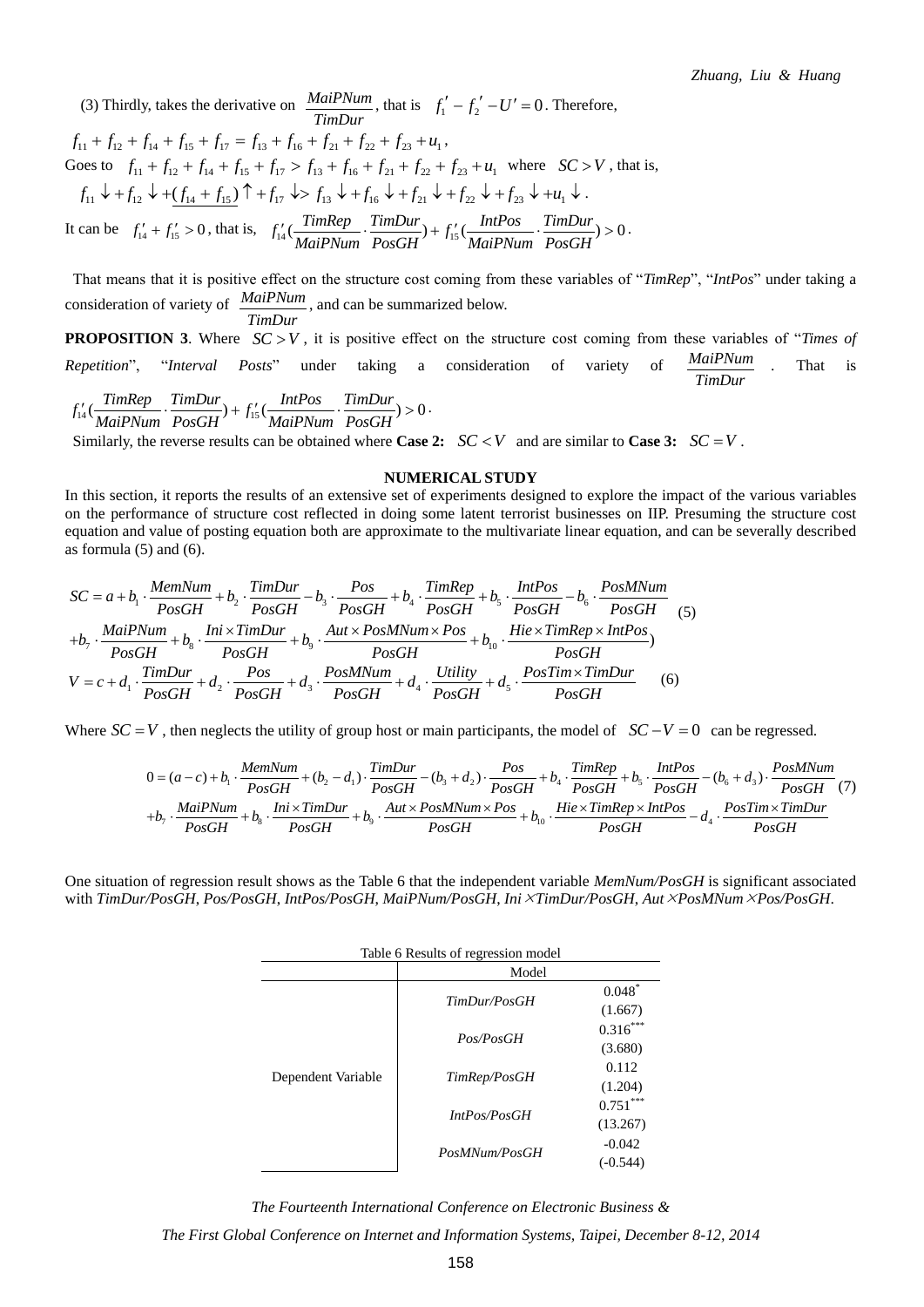|                      | MaiPNum/PosGH                           | $-0.108$ **<br>$(-2.271)$ |
|----------------------|-----------------------------------------|---------------------------|
|                      | Ini X TimDur/PosGH                      | $-0.497***$<br>$(-4.778)$ |
|                      | Aut XPosMNum XPos/PosGH                 | $0.486***$<br>(8.497)     |
|                      | $Hie \times TimRep \times IntPos/PosGH$ | $-0.019$<br>$(-0.178)$    |
|                      | $PosTim \times TimDur/PosGH$            | 0.006<br>(0.128)          |
| Independent Variable | MemNum/PosGH                            |                           |

Other three regression models stress the optimal relationship of structure characteristic between value of posting. The model 1 shows that the independent variable *Pos/PosGH* is significant associated with *MemNum/PosGH*, *TimRep/PosGH*, *IntPos/PosGH*, *MaiPNum/PosGH*, *IniTimDur/PosGH*, *HieTimRepIntPos/PosGH*, *PosTimTimDur/PosGH*. The model 2 shows that the independent variable *PosMNum/PosGH* is significant associated with *TimRep/PosGH*, *IntPos/PosGH*, *MaiPNum/PosGH*, *AutPosMNumPos/PosGH*, *HieTimRepIntPos/PosGH*, *PosTimTimDur/PosGH*. And the model 3 shows that the independent variable *MaiPNum/PosGH* is significant associated with *MemNum/PosGH*, *TimDur/PosGH*, *Pos/PosGH*, *PosMNum/PosGH*, *IniTimDur/PosGH*.

Table 7 Results of regression model

|                         | Model 1                         |                                                                                                                                                                                                                                                                                                                                                                                                                                                                                                                                                                                                                                                                                                                                                                                                                                                                                                                                                                                                                                                                                                                                                                                                                                                                | Model 2      |          | Model 3                                                                                                                                                              |             |
|-------------------------|---------------------------------|----------------------------------------------------------------------------------------------------------------------------------------------------------------------------------------------------------------------------------------------------------------------------------------------------------------------------------------------------------------------------------------------------------------------------------------------------------------------------------------------------------------------------------------------------------------------------------------------------------------------------------------------------------------------------------------------------------------------------------------------------------------------------------------------------------------------------------------------------------------------------------------------------------------------------------------------------------------------------------------------------------------------------------------------------------------------------------------------------------------------------------------------------------------------------------------------------------------------------------------------------------------|--------------|----------|----------------------------------------------------------------------------------------------------------------------------------------------------------------------|-------------|
|                         | MemNum/PosGH                    | $0.261***$                                                                                                                                                                                                                                                                                                                                                                                                                                                                                                                                                                                                                                                                                                                                                                                                                                                                                                                                                                                                                                                                                                                                                                                                                                                     | MemNum/PosGH | $-0.046$ | MemNum/PosGH                                                                                                                                                         | $-0.306$ ** |
|                         |                                 | (3.680)<br>$(-0.544)$<br>$-0.002$<br>0.017<br>TimDur/PosGH<br>TimDur/PosGH<br>$(-0.086)$<br>(0.583)<br>$0.538***$<br>0.032<br>TimRep/PosGH<br>Pos/PosGH<br>Pos/PosGH<br>(7.361)<br>(0.341)<br>$0.539***$<br>$-0.166$ **<br>IntPos/PosGH<br>TimRep/PosGH<br>TimRep/PosGH<br>(6.190)<br>$(-2.235)$<br>$0.491***$<br>0.024<br>PosMNum/PosGH<br>IntPos/PosGH<br>IntPos/PosGH<br>(0.341)<br>(6.384)<br>$0.154***$<br>$0.255***$<br>MaiPNum/PosGH<br>MaiPNum/PosGH<br>PosMNum/PosGH<br>(3.656)<br>(5.566)<br>$0.882***$<br>0.133<br>Ini ×TimDur/PosGH<br>Ini ×TimDur/PosGH<br>Ini ×TimDur/PosGH<br>(12.346)<br>(1.151)<br>$0.539***$<br>$-0.012$<br>$Aut \times PosMNum \times Pos$<br>$Aut \times PosMNum \times Pos$<br>$(-0.183)$<br>(9.370)<br>$\textcolor{blue}{PosGH}$<br>$\textcolor{blue}{P}$ osGH<br>$\textcolor{blue}{P}$ osGH<br>$-0.690***$<br>$-0.593***$<br>Hie ×TimRep ×IntPos<br>Hie ×TimRep ×IntPos<br>$\textcolor{blue}{PosGH}$<br>$(-7.095)$<br>$\angle PosGH$<br>$(-7.243)$<br>$\textcolor{blue}{P}$ osGH<br>$0.188***$<br>$-0.099$ <sup>*</sup><br>$PosTim \times TimDur$<br>$PosTim \times TimDur$<br>$\textcolor{blue}{PosGH}$<br>(4.350)<br>/PosGH<br>$(-1.901)$<br>$\textcolor{blue}{PosGH}$<br>Pos/PosGH<br>PosMNum/PosGH<br>MaiPNum/PosGH |              |          |                                                                                                                                                                      |             |
|                         | TimDur/PosGH                    |                                                                                                                                                                                                                                                                                                                                                                                                                                                                                                                                                                                                                                                                                                                                                                                                                                                                                                                                                                                                                                                                                                                                                                                                                                                                |              |          |                                                                                                                                                                      |             |
|                         |                                 |                                                                                                                                                                                                                                                                                                                                                                                                                                                                                                                                                                                                                                                                                                                                                                                                                                                                                                                                                                                                                                                                                                                                                                                                                                                                |              |          | $-0.100$<br>0.192<br>$0.668***$<br>$-0.187$<br>0.234<br>$-0.100$                                                                                                     |             |
|                         |                                 |                                                                                                                                                                                                                                                                                                                                                                                                                                                                                                                                                                                                                                                                                                                                                                                                                                                                                                                                                                                                                                                                                                                                                                                                                                                                |              |          |                                                                                                                                                                      |             |
|                         |                                 |                                                                                                                                                                                                                                                                                                                                                                                                                                                                                                                                                                                                                                                                                                                                                                                                                                                                                                                                                                                                                                                                                                                                                                                                                                                                |              |          |                                                                                                                                                                      |             |
|                         |                                 |                                                                                                                                                                                                                                                                                                                                                                                                                                                                                                                                                                                                                                                                                                                                                                                                                                                                                                                                                                                                                                                                                                                                                                                                                                                                |              |          |                                                                                                                                                                      |             |
|                         |                                 |                                                                                                                                                                                                                                                                                                                                                                                                                                                                                                                                                                                                                                                                                                                                                                                                                                                                                                                                                                                                                                                                                                                                                                                                                                                                |              |          |                                                                                                                                                                      |             |
|                         |                                 |                                                                                                                                                                                                                                                                                                                                                                                                                                                                                                                                                                                                                                                                                                                                                                                                                                                                                                                                                                                                                                                                                                                                                                                                                                                                |              |          |                                                                                                                                                                      |             |
| Dependent               |                                 |                                                                                                                                                                                                                                                                                                                                                                                                                                                                                                                                                                                                                                                                                                                                                                                                                                                                                                                                                                                                                                                                                                                                                                                                                                                                |              |          | $(-2.271)$<br>$0.176***$<br>(3.790)<br>$0.529***$<br>(3.656)<br>$(-0.634)$<br>(1.379)<br>(5.566)<br>$-0.469$ **<br>$(-2.549)$<br>$(-1.614)$<br>(1.311)<br>$(-1.185)$ |             |
| Variable                |                                 |                                                                                                                                                                                                                                                                                                                                                                                                                                                                                                                                                                                                                                                                                                                                                                                                                                                                                                                                                                                                                                                                                                                                                                                                                                                                |              |          |                                                                                                                                                                      |             |
|                         |                                 |                                                                                                                                                                                                                                                                                                                                                                                                                                                                                                                                                                                                                                                                                                                                                                                                                                                                                                                                                                                                                                                                                                                                                                                                                                                                |              |          |                                                                                                                                                                      |             |
|                         |                                 |                                                                                                                                                                                                                                                                                                                                                                                                                                                                                                                                                                                                                                                                                                                                                                                                                                                                                                                                                                                                                                                                                                                                                                                                                                                                |              |          |                                                                                                                                                                      |             |
|                         |                                 |                                                                                                                                                                                                                                                                                                                                                                                                                                                                                                                                                                                                                                                                                                                                                                                                                                                                                                                                                                                                                                                                                                                                                                                                                                                                |              |          |                                                                                                                                                                      |             |
|                         | $Aut \times PosMNum \times Pos$ |                                                                                                                                                                                                                                                                                                                                                                                                                                                                                                                                                                                                                                                                                                                                                                                                                                                                                                                                                                                                                                                                                                                                                                                                                                                                |              |          |                                                                                                                                                                      |             |
|                         |                                 |                                                                                                                                                                                                                                                                                                                                                                                                                                                                                                                                                                                                                                                                                                                                                                                                                                                                                                                                                                                                                                                                                                                                                                                                                                                                |              |          |                                                                                                                                                                      |             |
|                         | Hie XTimRep XIntPos             |                                                                                                                                                                                                                                                                                                                                                                                                                                                                                                                                                                                                                                                                                                                                                                                                                                                                                                                                                                                                                                                                                                                                                                                                                                                                |              |          |                                                                                                                                                                      |             |
|                         |                                 |                                                                                                                                                                                                                                                                                                                                                                                                                                                                                                                                                                                                                                                                                                                                                                                                                                                                                                                                                                                                                                                                                                                                                                                                                                                                |              |          |                                                                                                                                                                      |             |
|                         | $PosTim \times TimDur$          |                                                                                                                                                                                                                                                                                                                                                                                                                                                                                                                                                                                                                                                                                                                                                                                                                                                                                                                                                                                                                                                                                                                                                                                                                                                                |              |          |                                                                                                                                                                      |             |
|                         |                                 |                                                                                                                                                                                                                                                                                                                                                                                                                                                                                                                                                                                                                                                                                                                                                                                                                                                                                                                                                                                                                                                                                                                                                                                                                                                                |              |          |                                                                                                                                                                      |             |
| Independent<br>Variable |                                 |                                                                                                                                                                                                                                                                                                                                                                                                                                                                                                                                                                                                                                                                                                                                                                                                                                                                                                                                                                                                                                                                                                                                                                                                                                                                |              |          |                                                                                                                                                                      |             |

#### **DISCUSSION**

There are two uncorrelated tests had been done since a year ago being found the phenomenon of "structure" characteristic in disseminating and sharing of terrorism information through Interpersonal Information Platform(IIP), and further made sure what factors affect the "structure" characteristic and defined the structure cost to measure the structure characteristic playing a role on doing some latent terrorist businesses on IIP, finally explored the optimal relationship between the structure cost and value of posting in disseminating and sharing of terrorism information to some latent terrorist using by IIP.

**The existence of "structure" characteristic in terrorism information dissemination**. Terrorism groups on such Interpersonal Information Platform are common in disseminating and sharing of terrorism information being affected the "structure" characteristic. There are significant positive correlations between better "structure" superiority and more posts, more the number of members in this discussion(posting man number), as to prove the existence of "structure" character in transferring latent terrorist activities through IIP.

#### **It is more obvious the "structure" characteristic impacts the dissemination of terrorism information in a group**

*The Fourteenth International Conference on Electronic Business &*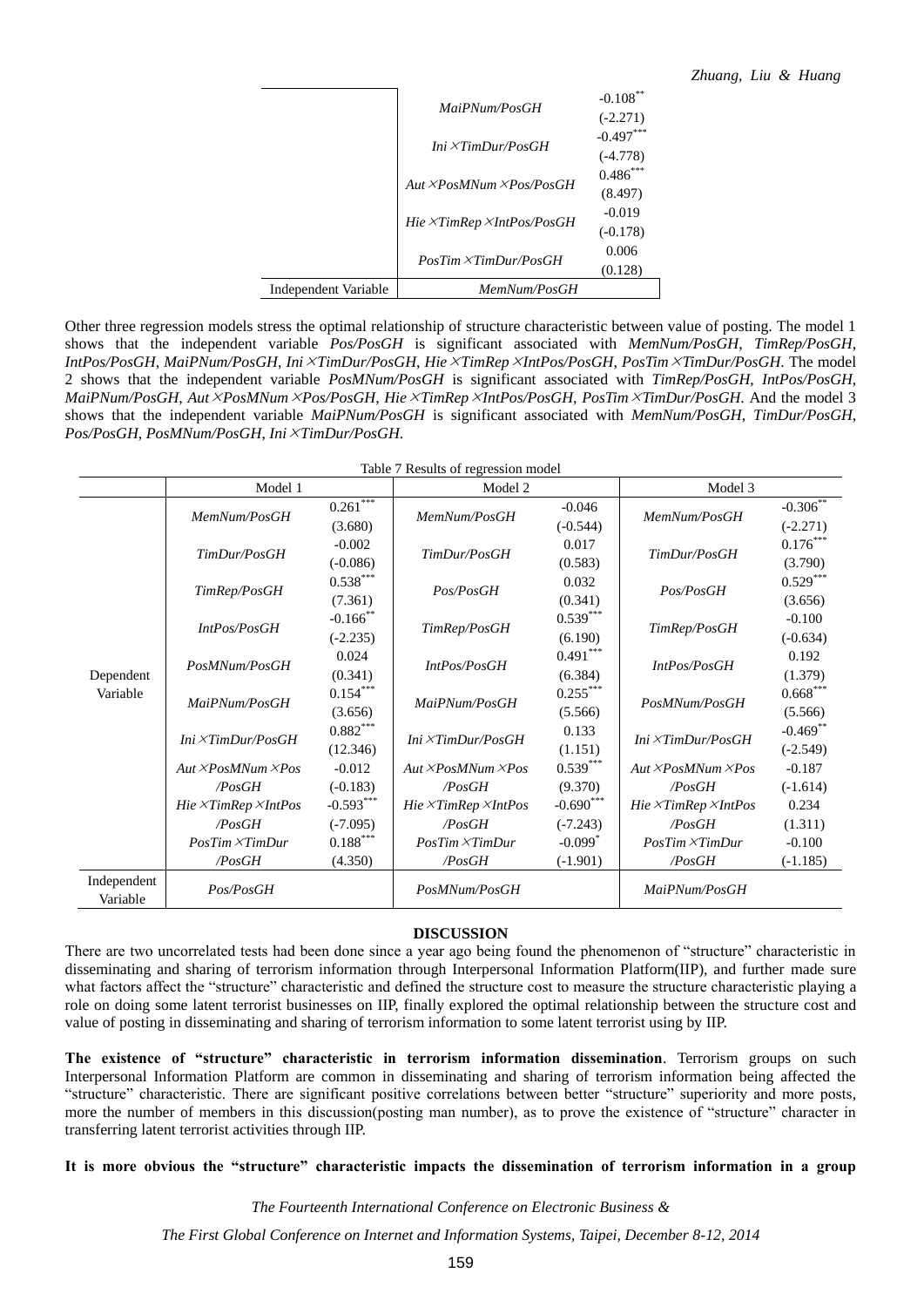**gathered by dangerous men than in a QQ group gathered by normal men**. As the same attack message announced in the QQ group gathered by dangerous men and gathered by normal men respectively, it is of higher value to the ratio on IIP gathered by dangerous men to gathered by normal men.

|  |  | Using the $\frac{Pos}{1}$ $\sim \frac{PosGH}{1}$ & $\frac{PosGH}{1}$ $\sim \frac{TimDur}{1}$ to judge the level of structure. There are two indexes<br>MemNum PosMNum PosMNum MaiPNum |  |                                |               |         |  |
|--|--|---------------------------------------------------------------------------------------------------------------------------------------------------------------------------------------|--|--------------------------------|---------------|---------|--|
|  |  | designed for measuring the level of structure on an IIP gathered by dangerous men to confirm the relativity of "structure" and                                                        |  |                                |               |         |  |
|  |  | poster activity, and compute the optimal average QQ member number in a type of QQ groups to maximize the ability of                                                                   |  |                                |               |         |  |
|  |  | information dissemination. We can see if $\frac{Pos}{\sim} > \frac{PosGH}{\sim}$ & $\frac{PosGH}{\sim} > \frac{TimDur}{\sim}$ , that presents non-structural                          |  | MemNum PosMNum PosMNum MaiPNum |               |         |  |
|  |  | character on this IIP that indicates it is not good for disseminating terrorism information, and $\frac{Pos}{\sqrt{PosGH}}$ &                                                         |  |                                | <b>MemNum</b> | PosMNum |  |

 $\frac{PosGH}{\leq} \leq \frac{TimDur}{S}$  shows the good structural character on this IIP on the contrary.  $\frac{POSOII}{PosMNum} < \frac{POMDMI}{MainPNum}$ 

**An "structure" of posting shows greater efficiency and more effectiveness in information disseminating on an IIP gathered by dangerous men**. A post posted by a person widely cited by others turns up second floor, third floor, and going on to many floors, taking shape a hierarchic structure. (1)It points out that it is easier and faster to diffuse these pieces of negative messages or attack messages taking advantage of the good structure through IIP, but it is not the same as the diffusion of normal information. Hence, we can prohibit the behavior of cited posting in which a man posts a piece of negative or terrorism message to destroy the structure of posting, but it is not required to a man posting a piece of positive or affirmative message. (2)A person contributing to the "floor" structure discussion of negative messages has to spend more time to answer other posts in order to intensify the diffusion of messages, being called "structure cost". Therefore, one should bear the structure cost to keep the discussion active, and the more participants cited the post, the more structure cost should the initiator of posting fall on. So, we can further investigate the relationship between the structure cost and value of posting a piece of negative or terrorism message and then design the rule of posting on IIP to raise the structure cost exceeding the return from terrorism information dissemination in order to restrict the effect of latent terrorist using the IIP.

**Properties of impacting on structure cost and value of posting.** (1)It can be greater the influence of time of duration in posting to structure cost than the influence of time of duration in posting to value of posting both under taking a consideration

of variety of  $\frac{Pos}{PosMNum}$ , where  $SC > V$ . (2)It is positive effect on the structure cost coming from these variables of "*Time* 

*of Duration*", "*Times of Repetition*", "*Interval Posts*", "*Main Participants Number*" under taking a consideration of variety of

 $\frac{PosMNum}{PosGH}$ , where  $SC > V$ . (3)It is positive effect on the structure cost coming from these variables of "*Times of Repetition*",  $PosGH$ 

"*Interval Posts*" under taking a consideration of variety of  $\frac{MainNum}{TimDur}$ , where  $SC > V$ .

**The optimal relationship of structure characteristic between value of posting**. (1)To emphasize the structure characteristic from *Pos/PosGH*, we can enhance member numbers, times of repetition to key words, the number of main participants in this discussion, key words initiating from group host or main participants, and posting time, also reduce the number of interval posts to key words and group participants present hierarchy. (2)To emphasize the structure characteristic from *PosMNum/PosGH*, we can enhance member numbers, times of repetition to key words, the number of interval posts to key words, the number of main participants in this discussion, and group host or main participants are authority, also reduce group participants present hierarchy and posting time. (3)To emphasize the structure characteristic from *MaiPNum/PosGH*, we can enhance time of duration in this discussion, the number of posting, and posting man number, also reduce member numbers and key words initiating from group host or main participants.

#### **CONCLUSION**

This paper empirically examines a state to emerge objectively a "structure" characteristic in communicating with each latent terrorist on an Interpersonal Information Platform(IIP), and examines what factors lead to the "structure" characteristic intensified, drawing on two tests that guides the phenomenon of "structure" characteristic in disseminating and sharing of terrorism information through IIP of QQ group and NETEASE web portal from China. As the results of the tests highlight the Interpersonal Information Platform reinforcing the significant nature of structure cost in latent terrorist activities. The structure cost looks at the ability of latent terrorists imposing their costs to maximize their information dissemination using Interpersonal Information Platform. Therefore, the research results are informed of the administering authority could optimize the structure cost and value of posting to adjust the structure characteristic and behavior of posting in order to keep within limits in latent terrorist activities. An extended research to this paper goes to consummate the structure cost model and verify the variability of terrorist activities in disseminating terrorism information on IIP under the posting environment of vast quantities of information.

*The Fourteenth International Conference on Electronic Business &*